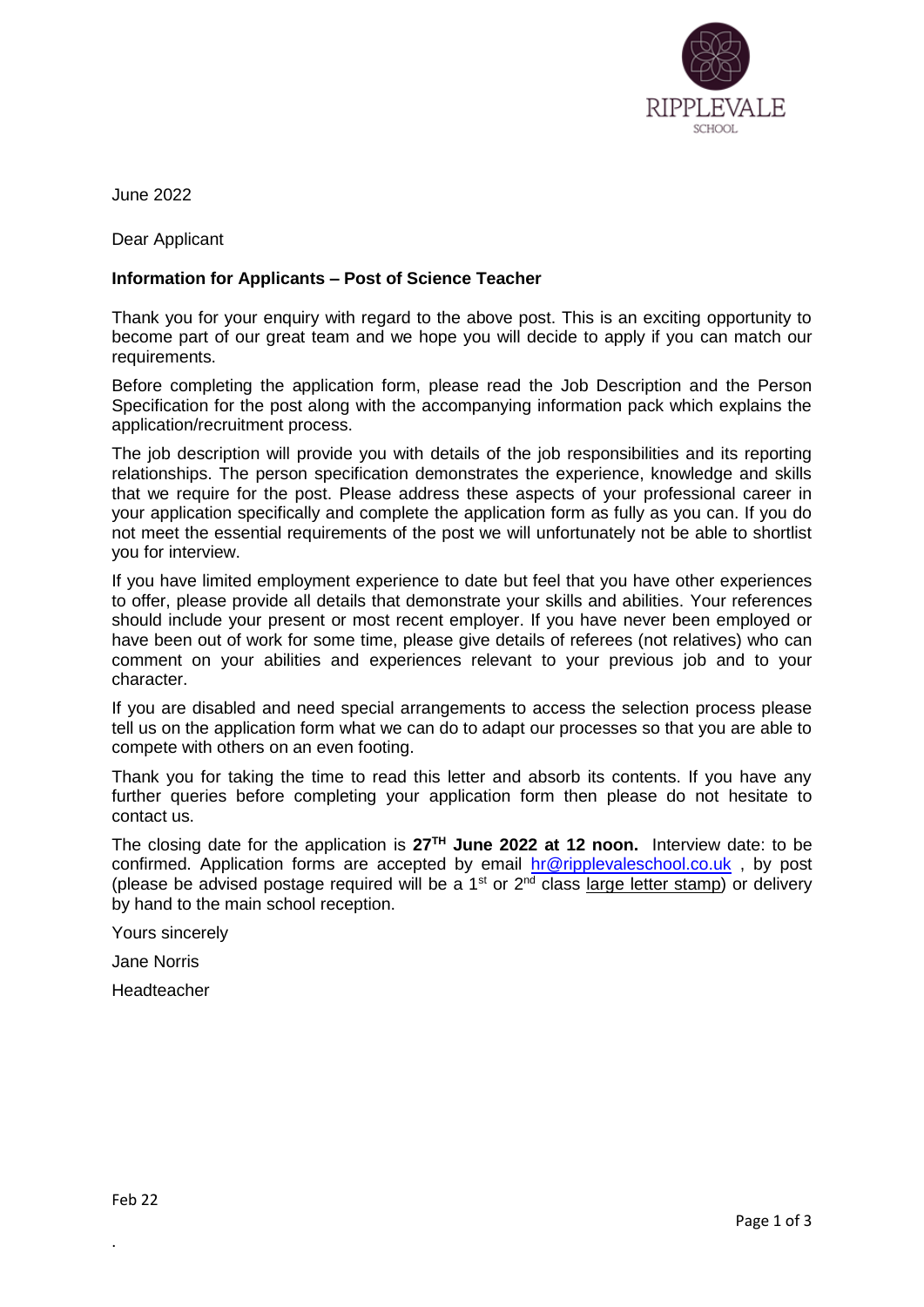

### **Information for Applicants - the Application and Recruitment Process**

#### Application Form

Applications will only be accepted from candidates completing the enclosed/attached application form in full. CVs will not be accepted as a substitute for completed application forms in the absence of a good reason. **Please ensure you complete your application in its entirety explaining any gaps in employment. Incomplete application forms may be rejected.** 

# Safeguarding Children

Candidates should be aware that all posts in the school involve some degree of responsibility for safeguarding children, although the extent of that responsibility will vary according to the nature of the post. Please see the job description for the post. Accordingly, this post is exempt from the Rehabilitation of Offenders Act 1974 and therefore all convictions and cautions, including those normally regarded as 'spent' must be declared.

The successful applicant's appointment is conditional upon satisfactory clearance by the Disclosure and Barring Service (DBS).

Any convictions or cautions disclosed by this process will be treated in the strictest confidence and certain types of conviction or caution need not necessarily prevent you from working with us - especially if they were a long time ago.

If you are currently working with children, on either a paid or voluntary basis, your current employer will be asked about disciplinary offences, including disciplinary offences relating to children or young persons (whether the disciplinary sanction is current or time expired), and whether you have been the subject of any child protection allegations or concerns and if so the outcome of any enquiry or disciplinary procedure. If you are not currently working with children but have done so in the past, that previous employer will be asked about those issues. Where neither your current nor previous employment has involved working with children, your current employer will still be asked about your suitability to work with children, although they may, where appropriate, answer 'not applicable' if your duties have not brought you into contact with children or young persons. If you are successful, your inclusion on the list of people barred from working with children will be checked before your appointment.

You should be aware that provision of false information is an offence and could result in the application being rejected. If appointed on the basis of false information you could be summarily dismissed for acquiring your post by deception and a possible referral to the police and/or the National College for Teaching and Leadership could also follow.

You will be aware if you are barred from working with children that it is a criminal offence to apply for this post and a criminal offence for the school to employ you.

The school has a duty to monitor the workforce to ensure race equality, gender equality, and disability equality. We would be grateful if you could complete the accompanying equality monitoring form and return it with your completed application form. The information you provide will only be used for monitoring purposes and it will not influence the recruitment decision. The paper form will be retained confidentially and will be destroyed securely after the monitoring data has been recorded and the recruitment decision is made.

.